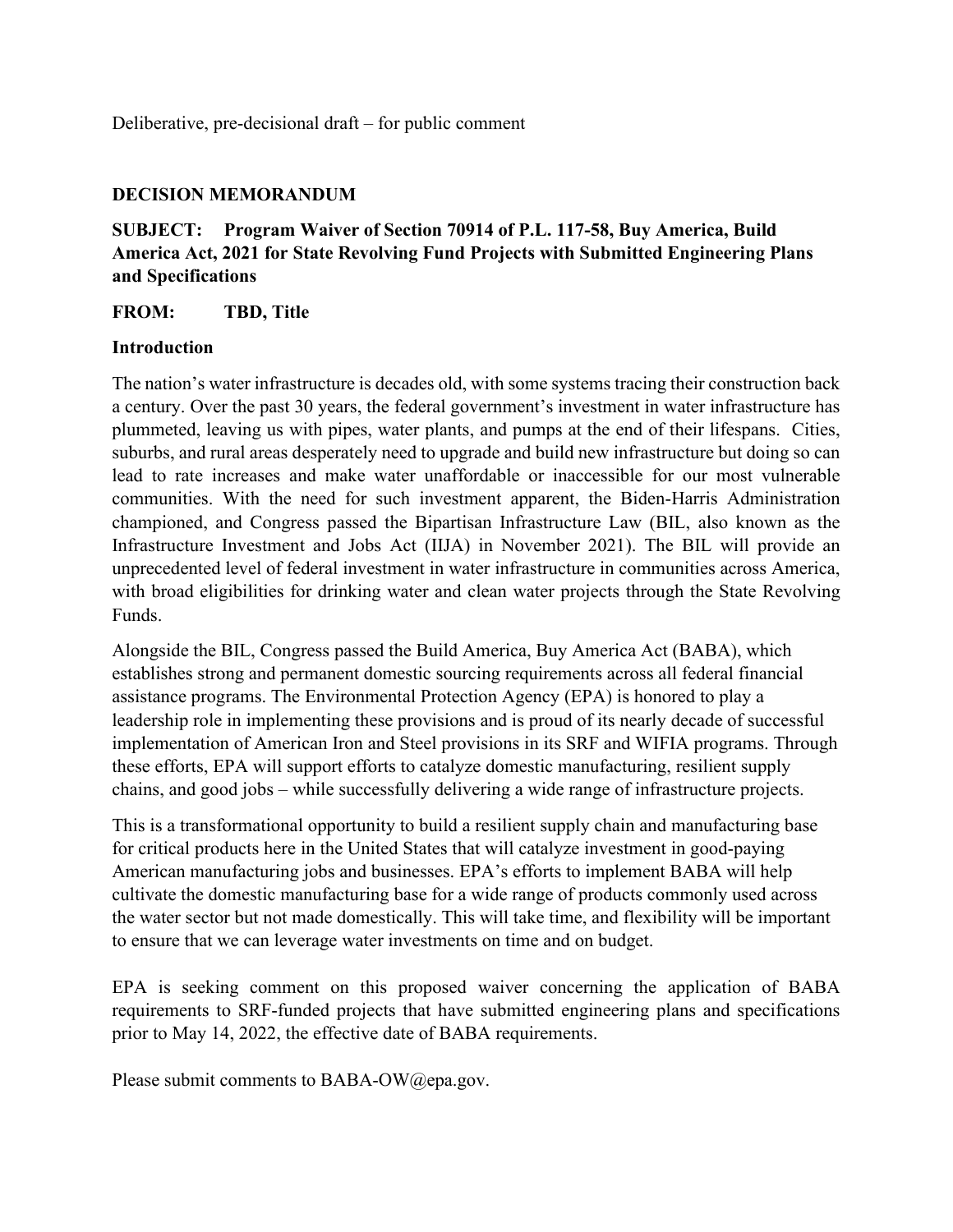#### **Program Waiver**

 The EPA hereby grants a program waiver for manufactured products and construction materials under Build America, Buy America (BABA) Act requirements pursuant to Section 70914(b)(1) Revolving Fund (SRF) that may otherwise be prohibited under the BABA requirements of purposes of this waiver. This waiver does not waive the iron and steel requirements under (public interest waiver) of the Infrastructure Investment and Jobs Act (IIJA, Section 70914) for eligible State Revolving Fund projects that submitted engineering plans and specifications to an appropriate state agency prior to May 14, 2022, the statutory effective date of the BABA requirements.<sup>[1](#page-1-0)</sup> This action permits the use of non-domestic manufactured products and construction materials in such projects funded by a Clean Water or Drinking Water State Section 70914. If a project does not require approved engineering plans and specifications, the bid advertisement date may count in lieu of the plans and specifications approval date for BABA. Sections 70917(a) and (b) of IIJA provide a savings provision for existing statutory requirements that meet or exceed BABA requirements. The statutory American Iron and Steel (AIS) requirements of Clean Water Act (CWA) section 608 and Safe Drinking Water Act (SDWA) section 1452(a)(4) has previously applied to SRF projects and will continue to do so as part of BABA requirements.

### **Applicability of Existing Domestic Preference Requirements**

 action permits the use of non-domestic items in such projects that may otherwise be prohibited for SRF projects under CWA section 608 and SDWA section 1452(a)(4) (AIS requirements) to the iron and steel requirements under BABA. Sections 70917(a) and (b) of IIJA provide a The statutory American Iron and Steel (AIS) requirements of Clean Water Act (CWA) section This waiver does not depend upon the cost or non-availability of U.S. products. This waiver under IIJA section 70914. The SRF programs have existing domestic preference requirements install iron and steel products that are produced in the U.S. This program waiver does not waive savings provision for existing statutory requirements that meet or exceed BABA requirements. 608 and Safe Drinking Water Act (SDWA) section 1452(a)(4) have previously applied to SRFfunded projects and will continue to do as part of BABA requirements. Products covered under the AIS requirements are primarily iron and steel (i.e., greater than 50 percent iron or steel by material costs), permanently incorporated into the project, and are limited to:

- Lined or unlined pipes and fittings
- Lined or unlined pipes and fittings<br>• Manhole covers and other municipal castings<br>• Tanks
- Hydrants
- $\bullet$
- Flanges
- Pipe clamps and restraints
- **Valves**
- Structural steel

<span id="page-1-0"></span><sup>&</sup>lt;sup>1</sup> Add EPA's Common Government-wide accounting classification code and the assistance listing name and code here.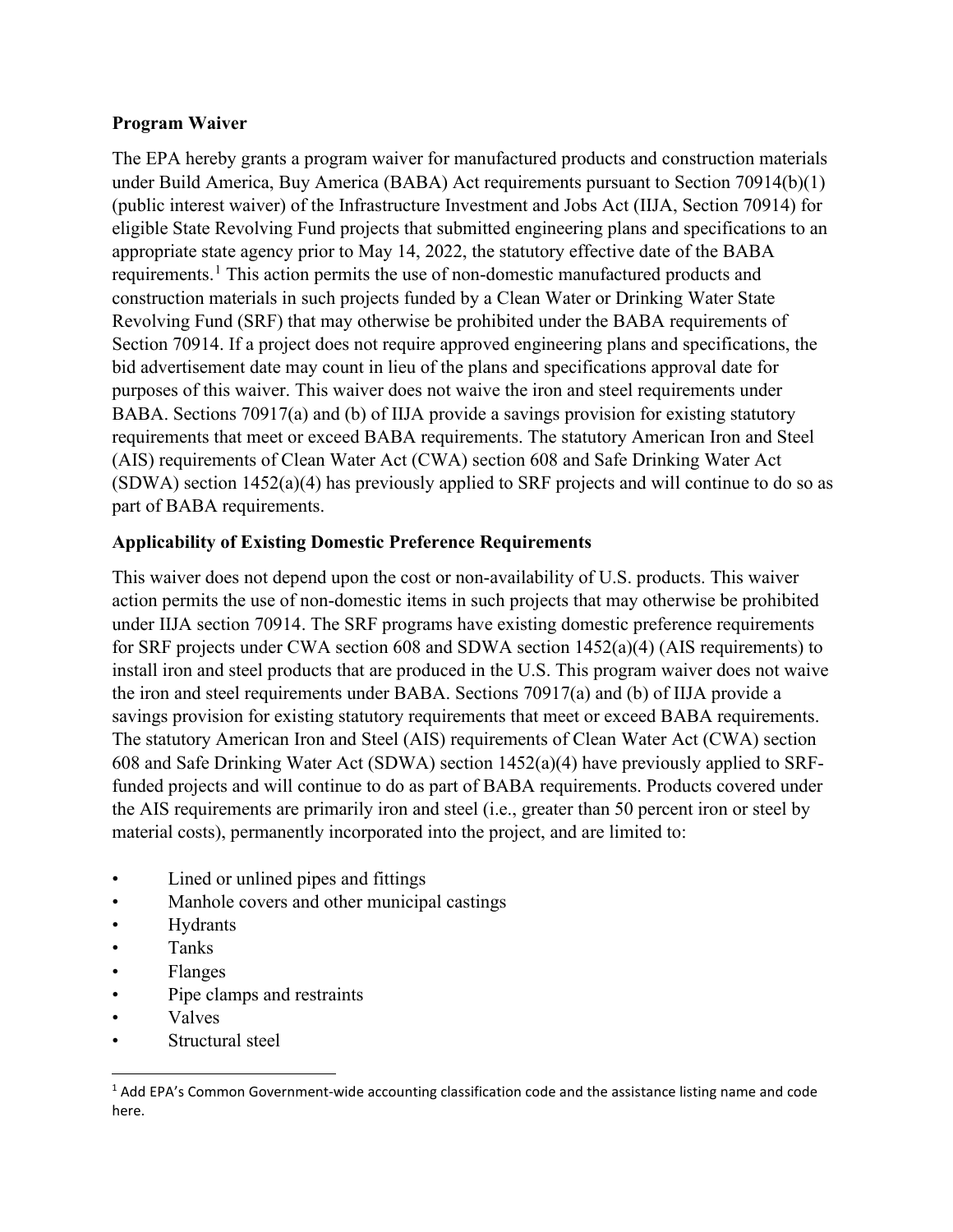- Reinforced precast concrete
- Construction materials

These listed products are identified by Congress within the AIS statute as commonly used iron and steel products in water infrastructure projects. Based on eight successful years of AIS implementation, EPA expects that projects subject to this waiver will obtain the majority of their iron and steel products from domestic sources.

## **Conditional and Target-Limited**

 engineering plans and specifications" also applies to situations where a project does not require This waiver covers eligible projects that submitted engineering plans and specifications to an appropriate state agency prior to May 14, 2022. For purposes of this waiver, "submitted engineering plans and specifications (such as simple pipe or equipment replacement projects funded by an SRF), whereby the bid advertisement date may count in lieu of the plans and specifications date for purposes of this waiver.

 assistance agreements if the original assistance agreement was executed before May 14, 2022 and included a written commitment or documented expectation to utilize SRF funding for construction. Appearance on a project priority list in a state's Intended Use Plan along with written reasonable assurance from the state that the assistance recipient will receive SRF funding for project construction (when funding becomes available) could provide sufficient evidence of "expectation of funding." This waiver also applies, in limited circumstances, to projects receiving planning and/or design

### **Program-Wide Scope**

The SRF program's unique financial structure and funding procedures necessitates a program waiver to cover projects that receive SRF funding and meet the conditions of the waiver.

 In the SRF funding process, EPA provides annually appropriated capitalization grants to state financial authorities, which then provide direct assistance to recipient projects. Projects may enter the SRF funding process at every level of design planning. Because the SRFs are stateimplemented programs, the specific stages of project design are not known nationally by EPA. A high percentage of projects have completed design specifications by the time they receive an assistance agreement. At any time, as many as several thousand SRF projects may have finalized engineering plans and specifications, be ready to proceed to construction, or be under construction. In these cases, the projects are at a stage that makes it impractical to retroactively change and apply purchasing requirements. Because of the transition period from federal grant to state funding of projects, it is not possible for the SRF programs to predict the number of projects that, at the time of this waiver, have submitted engineering plans and specifications or have solicited bids but not yet signed assistance agreements. The table below provides a sample of projects from an existing funding pipeline for a DWSRF state program (one of 102 national DW and CWSRF programs) that are in various levels of design planning and are typical of the types of projects that would be subject to this waiver.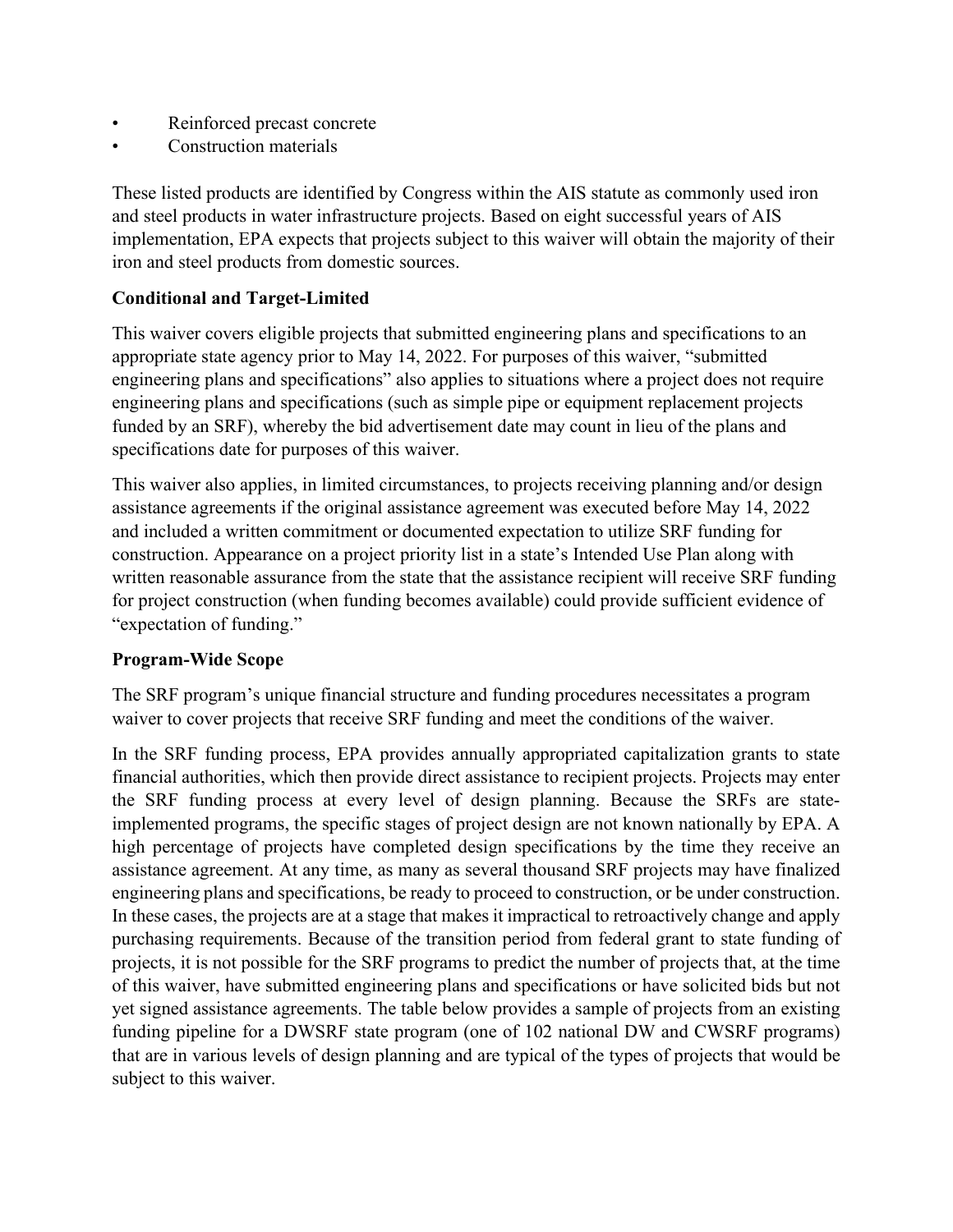| <b>Project Description</b>                                    | <b>Level of Design</b>                     |
|---------------------------------------------------------------|--------------------------------------------|
| Rehabilitation of Water Treatment Plant                       | Under Construction, Loan agreement Pending |
| Water Main Construction Project                               | Design complete, Plans and Specs submitted |
| <b>Consolidation of Water Systems</b>                         | Design complete, Plans and Specs submitted |
| Water Storage Tank and Booster Pump Station<br>Rehabilitation | Under construction, Loan agreement Pending |
| New Water Storage Tank Construction                           | Design complete, Plans and Specs submitted |

 It is not possible for EPA to nationally predict the number of, and the level of projects in the from an obligation executed on or after May 14, 2022 and submit engineering plans and funding process. However, EPA expects similar project impacts for assistance recipients, which are further described below. This waiver only applies to those projects that are ready to proceed prior to the effective date of the BABA requirements. Projects that receive federal SRF funding specifications (or advertise contract bids should their project not require plans and specifications) after the effective date will be subject to the full requirements. This waiver does not waive the iron and steel requirements under BABA. Sections 70917(a) and (b) of IIJA provide a savings provision for existing statutory requirements that meet or exceed BABA requirements. The statutory AIS requirements of Clean Water Act (CWA) section 608 and Safe Drinking Water Act (SDWA) section 1452(a)(4) have previously applied to SRF projects and will continue to do as part of BABA requirements.

EPA is proposing this waiver not as an alternative to increasing domestic production, but as an important tool to aid our implementation of the BABA requirements in the most efficient manner in order to promote investment in the country's domestic manufacturing base, strengthen critical supply chains, and position U.S. workers and businesses to compete and lead globally in the 21st century. EPA understands that advancing Made in America objectives is a long game and EPA plans to move forward with sufficient information to implement the new requirements in a way that maximizes coordination and collaboration to support long-term investments in domestic production.

 waived may, under the targeted conditions of this waiver, fall under water and wastewater As EPA builds toward full implementation of the BABA requirements, EPA intends to focus on the intersection between these potential critical supply chain issues and product needs that it identifies through its robust and thorough domestic product research program. EPA has initially identified that some of the manufactured products and non-ferrous construction materials to be infrastructure product categories, which may potentially intersect with the public health (such as water treatment technologies) and information and communications technology (such as computerized control technologies) industrial bases. EPA is working to address the gaps in its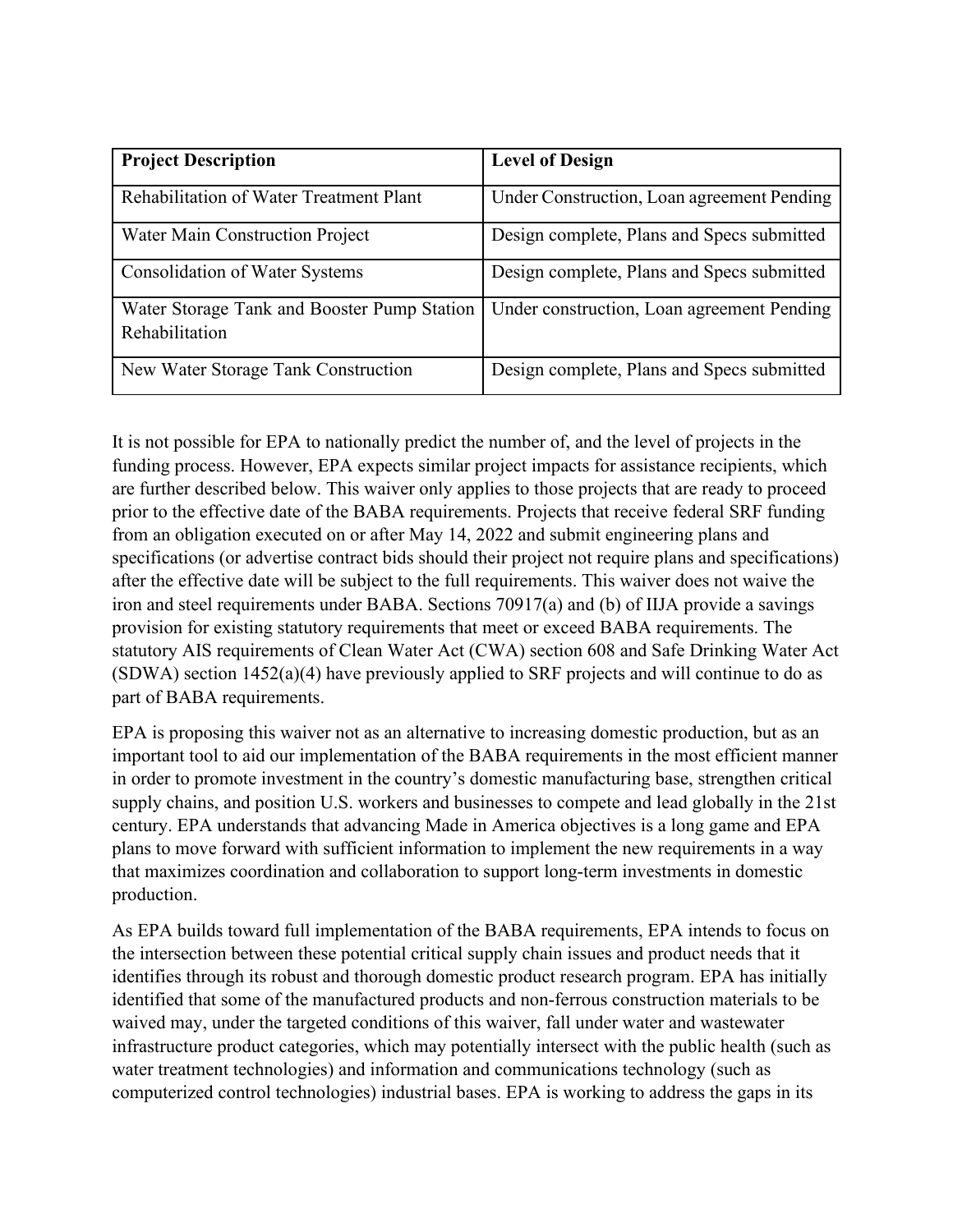construction materials to be newly required under BABA. EPA solicits public comment through knowledge base for these sectors, specifically the manufactured products and non-ferrous this proposed waiver on information regarding the domestic availability and potential market challenges for products used in water and wastewater infrastructure that may fall under these industrial base categories.

#### **Anticipated Program and Project Impacts Absent a Waiver**

 and popular topics was the perceived need for this proposed waiver for the SRF programs. EPA received dozens of requests in favor of a waiver for projects with submitted engineering plans waiver during these outreach sessions. After publication of the government-wide BABA guidance issued by the Office of Management and Budget's Made in America Office (MIAO), EPA held listening sessions targeting all known potential BABA stakeholders for the SRF programs. EPA hosted three widely-advertised webinars, with sessions soliciting input from the following: (1) potentially affected manufacturers, suppliers, distributors, and representative organizations; (2) water sector and water infrastructure organizations, associations, and professional trade groups; and (3) states, state associations, EPA Regions, and potential assistance recipients. More than two thousand entities participated in these webinars and submitted hundreds of questions and comments to EPA regarding the implementation of BABA for the SRF programs. One of the most common and specifications (similar to what EPA approved at the initiation of the AIS requirements in 2014). EPA did not receive any concerns in opposition to a potential plans and specifications

 approval, thereby substantially delaying the initiation of construction and adding to the cost of The basis for the public interest program waiver is that due to the uncertainty about the application of BABA requirements prior to publication of guidance by MIAO, the potential SRF assistance recipients did not have the opportunity to reasonably plan for the domestic preference requirements for manufactured product and construction materials by the effective date. This waiver does not waive the iron and steel requirements under BABA. Sections 70917(a) and (b) of IIJA provide a savings provision for existing statutory requirements that meet or exceed BABA requirements. The statutory AIS requirements of Clean Water Act (CWA) section 608 and Safe Drinking Water Act (SDWA) section 1452(a)(4) have previously applied to SRF projects and will continue to do as part of BABA requirements. Until detailed guidance was issued on April 18, 2022, potential SRF assistance recipients were unable to solicit bids from construction firms with appropriate definitions of key terms and concepts that were elucidated in the guidance. Additionally, projects that submitted engineering plans and specifications without knowledge of the BABA requirements, and with the anticipation that such plans would be quickly approved, but where such approval did not occur until on or after May 14, 2022, would be required to redesign elements of the project, investigate potential domestic products, revise engineering drawings and bid specifications, and resubmit such plans and specifications for the project. Those projects which do not require approved plans and specifications, but advertised contract bids prior to the guidance being issued, also could be required to rebid the project or submit change orders to comply with the new requirements, which would likely delay initiation of construction and unduly burden the SRF projects and assistance recipients. These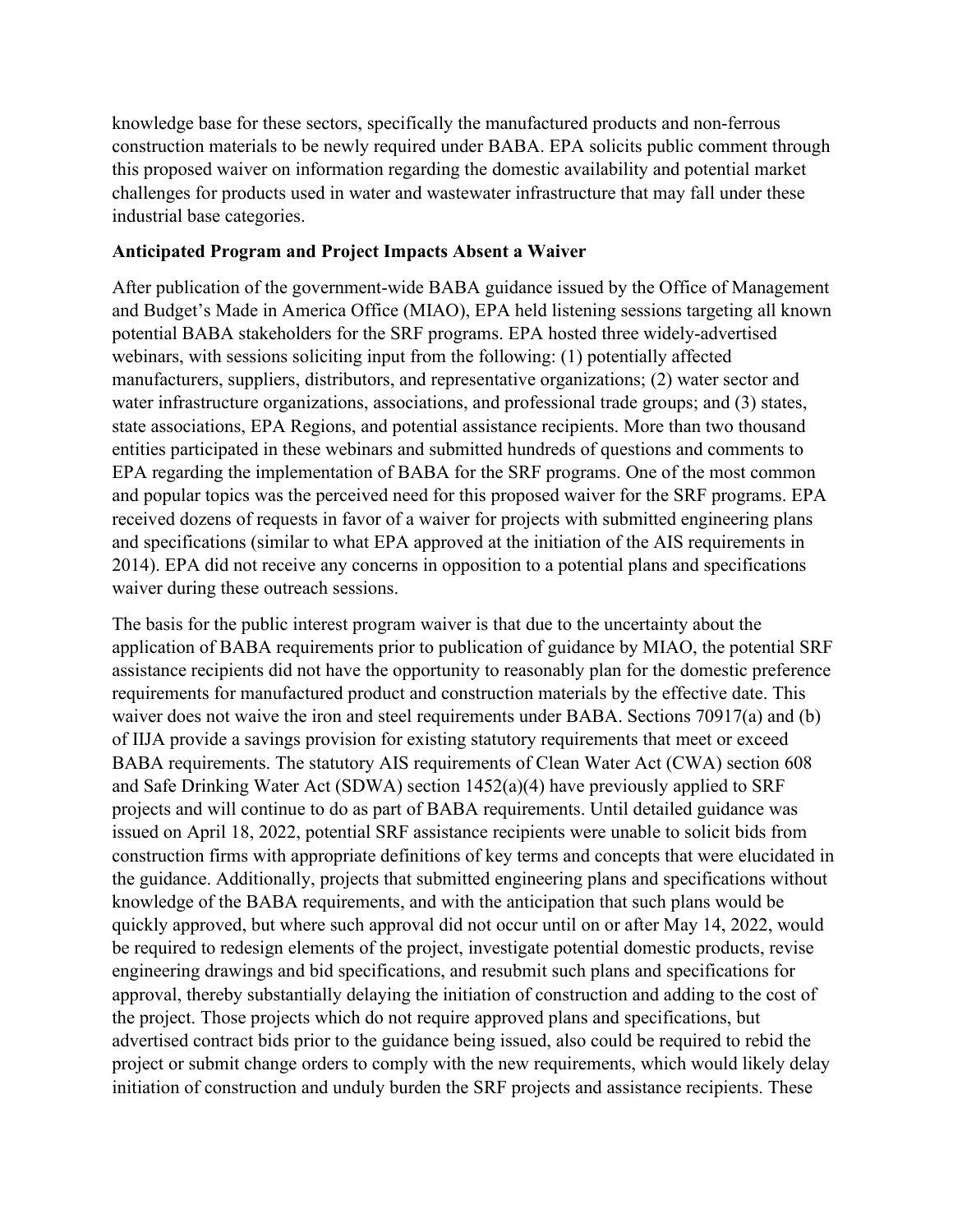SRF funding still apply, which includes the AIS requirements. potential delays associated with rebidding of construction contracts could significantly affect the cost and schedule of projects. In all cases where this waiver applies, the other requirements for

 expeditious and efficient manner, as required by the CWA and the SDWA. Project delays could submitted engineering plans and specifications will provide a bridge for EPA and its including manufactured products and non-ferrous construction materials. The imposition of the BABA requirements on projects eligible for SRF assistance whose assistance recipients submitted complete engineering plans and specifications prior to May 14, 2022, the date on which those requirements were effective, could require the time-consuming and expensive redesign of those projects. Specifically, those projects that can show a reasonable basis for the submission of plans and specification prior to this date could be harmed by the imposition of these requirements post submission. This imposition could conflict with both EPA's, as well as the states', interest in providing funding to eligible assistance recipients in an increase the time necessary to comply with CWA and SDWA requirements, therefore adversely impact protection of public health and the environment. A targeted waiver for projects with stakeholders' long-term ability to adjust from the AIS requirements to the BABA requirements,

### **Re-evaluation of Design Decisions**

SRF assistance recipients apply a tremendous amount of effort and expenditure in planning, design, and even early construction and mobilization activities for projects prior to submitting their engineering designs and specifications to state authorities.

It is common for planning and development of complex projects to begin years prior to construction. This process often includes estimation of project benefits and costs to evaluate design alternatives and in many cases, involves complex environmental assessments, site reviews, local funding processes, and prioritization efforts. Although these early stages of project planning and design may be performed years in advance of construction, they incorporate, and are influenced by, the expected availability of supplies, materials, manufactured products, equipment, packaged technological solutions, local budget approvals, and even siting options. Design and construction of these projects are carefully choreographed and interdependent processes and imposing new conditions on the tail end of the process may require re-evaluating earlier decisions on which the whole project is established, which may have included referenda and/or public approval processes.

 enforcement agreements. With a project already designed around (in many cases) complex implications of design alterations on the overall feasibility of the project. Many SRF projects, Years of work are informed by early design considerations for water and wastewater treatment technologies, many times in response to federal requirements, compliance objectives, and/or treatment equipment, subsequently applying new purchasing requirements, significant costs and effort would be needed to re-evaluate BABA-compliant technology alternatives and assess the absent this waiver, would potentially need to stop work, delay critical-path construction activities, forego portions of planned projects, potentially fail compliance actions, and/or seek alternative funding as re-designing and finding domestic alternatives may not be feasible.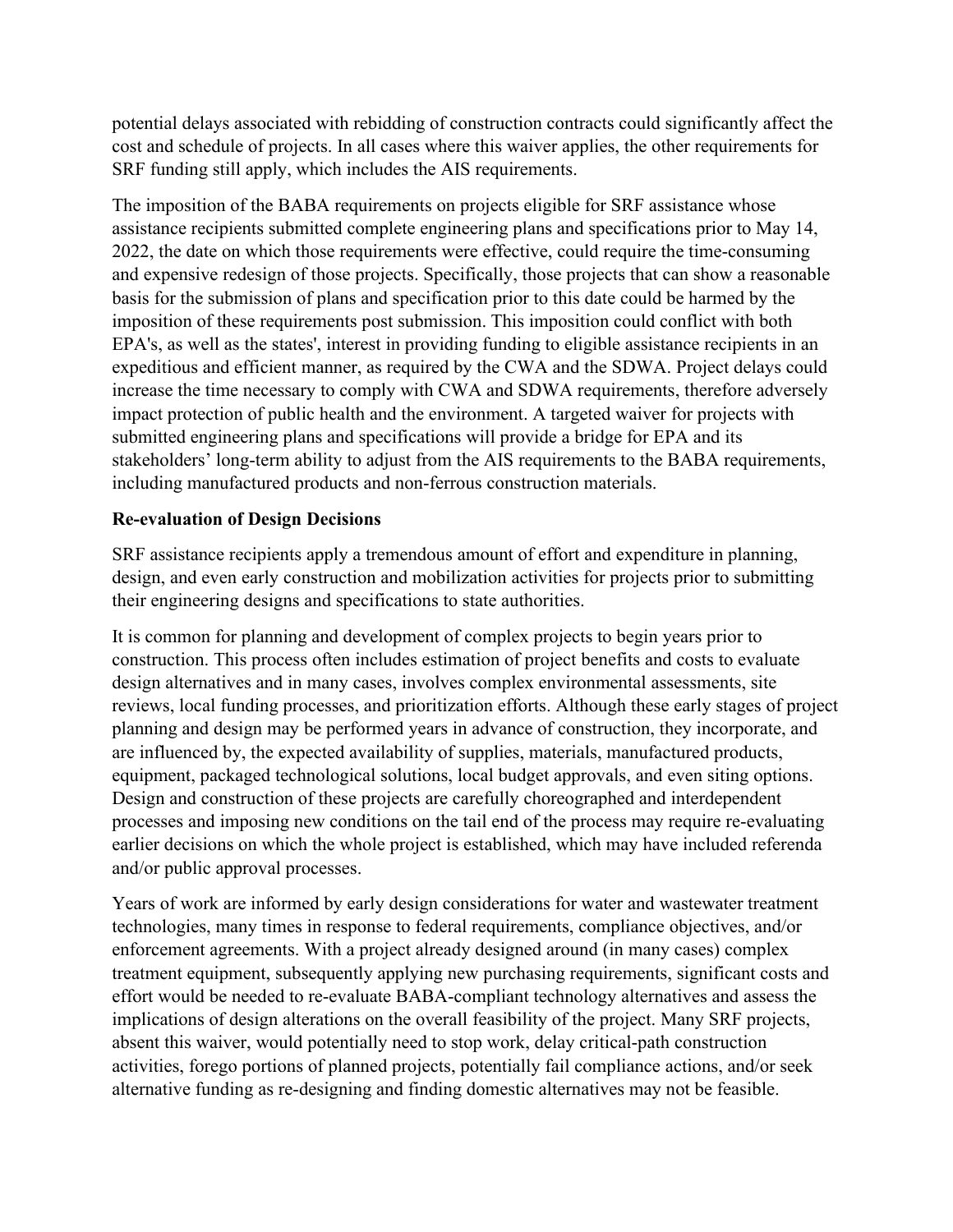## **Increased Project and Construction Costs**

EPA has received a consistent message from assistance recipients of its water infrastructure programs: projects requiring re-evaluation of their project plans to comply with BABA may lead to significant cost and schedule increases for much needed infrastructure. Furthermore, changes in design, treatment plant equipment, and materials would require communities with approved permits to resubmit engineering plans and specifications for State approval. Required adjustments could delay the initiation of construction and increase project costs and schedule by months. This could substantially derail the infrastructure investment efforts already made by many assistance recipients.

# **Delay in Compliance with Clean Water Act and Safe Drinking Water Act Requirements**

The country faces unprecedented challenges with aging drinking water distribution systems and wastewater conveyance and treatment plants that have far exceeded their useful life. Many facilities need to make improvements to their system to return their community to compliance with the CWA or SDWA. Communities that are required to redesign systems will not only face increased planning, design, and construction costs, but may ultimately delay and perhaps even prevent some improvements necessary to meet requirements.

 recipients' ability to timely address compliance issues under the CWA and SDWA and adversely regulations with court-enforced deadlines. A majority of SRF projects are necessary to meet Such delays conflict with EPA's, as well as prospective assistance recipients', interest in investing in the nation's water infrastructure and initiating construction in an expeditious and efficient manner, results antithetical to the goals of the IIJA. This further prevents the assistance impacts the protection of public health and the environment. For many of these projects, planning and design activities will have already begun to meet stringent federal and state regulatory requirements or resolve public health or environmental violations or enforcement actions.

# **A Decline in the Use of SRF Funds**

Assistance recipients faced with a need to re-design and re-permit projects may decline cheaper federal funds in favor of more expensive sources of financing to minimize such impacts. By declining to use SRF programs as a funding source, no domestic preference for American iron and steel will be required, potentially leading to a reduction in the use of domestic iron and steel. Similarly, the intended long-term benefits of BABA implementation will be missed. This program waiver seeks to provide a reasonable transition period for BABA implementation while minimizing impacts to projects.

# **Program Implementation Considerations**

EPA's implementation of AIS requirements for the SRF and WIFIA programs has assured almost all iron and steel products in water, wastewater, and stormwater infrastructure projects are domestically sourced. However, the domestic availability of other non-ferrous construction materials and manufactured products incorporated in projects is largely unknown at this time. The list of items included on these projects can be vast. For example, a project bid tabulation for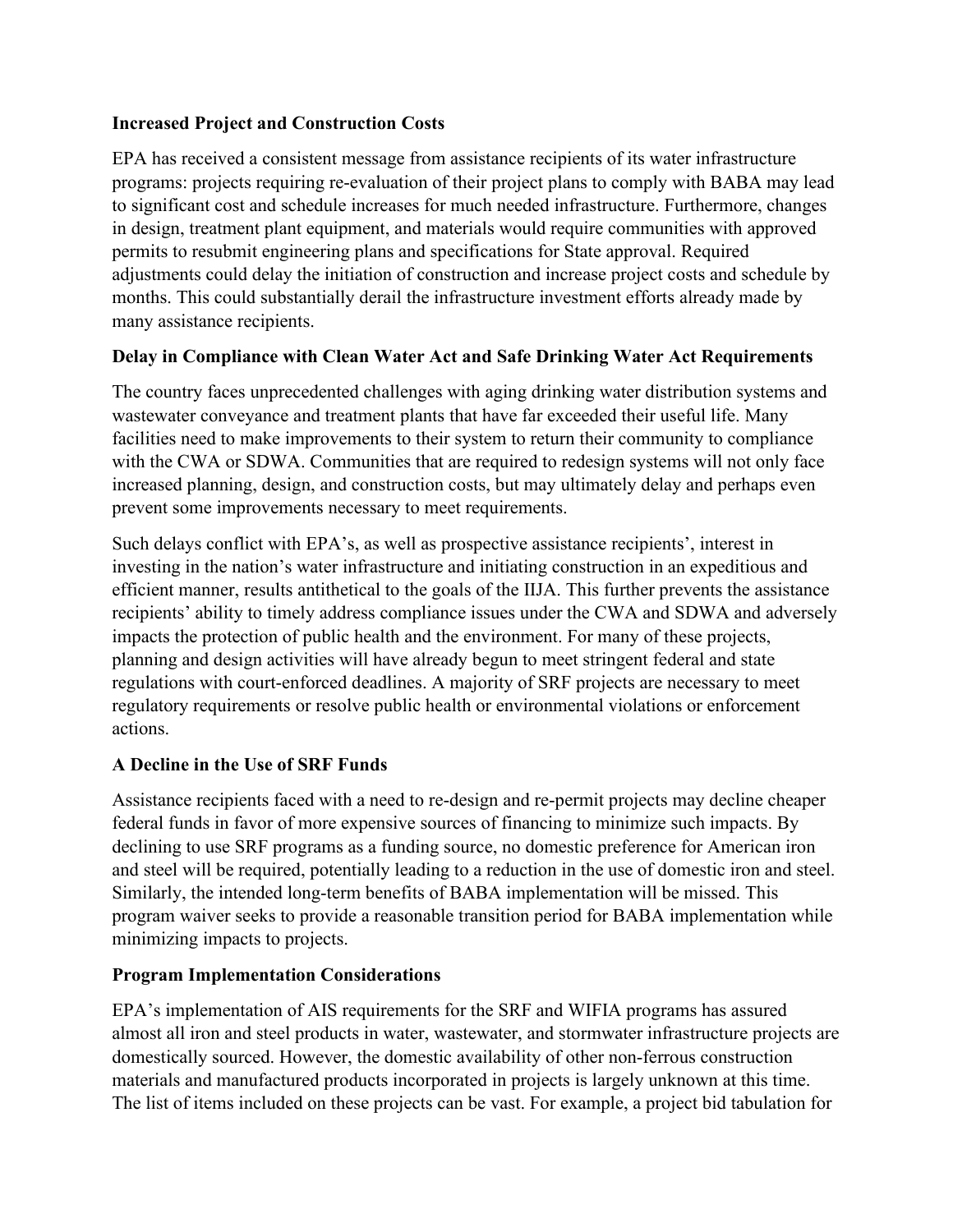a large wastewater infrastructure project listed approximately 9,000 unique items, with most of those listing construction materials, equipment, or manufactured goods.

To further support the administration's priorities to steward investments to build a better America and promote domestic manufacturing and jobs, the SRF program will aim to collect information from projects covered by this waiver to help evaluate the domestic market availability of commonly used infrastructure products.

 manufacturing, resilient supply chains, and good jobs – while successfully delivering a wide jobs and businesses. The creation of jobs in communities will also alleviate supply chain disruptions through cultivation of the domestic manufacturing base for a wide range of products Through these efforts, EPA will support government-wide efforts to catalyze domestic range of public health protection and water quality improvement infrastructure projects. EPA intends to build on its near decade of success implementing the American Iron and Steel requirements for thousands of SRF-funded projects, bridging that success to the BABA requirements for manufactured products and non-ferrous construction materials. EPA intends to support the creation of resilient supply chains and manufacturing base for critical products here in the United States that will bring about investment in good-paying American manufacturing commonly used across the water sector but not yet made domestically.

## **Assessment of Cost Advantage of a Foreign-Sourced Product**

 steel, iron, or manufactured products or the use of injuriously subsidized steel, iron, or manufactured products'' as appropriate before granting a public interest waiver. EPA's analysis the cost of foreign-sourced products. EPA will perform additional market research as it implements the BABA requirements to better understand the market and to limit the use of Under OMB Memorandum M–22–11, agencies are expected to assess ''whether a significant portion of any cost advantage of a foreign-sourced product is the result of the use of dumped has concluded that this assessment is not applicable to this waiver, as this waiver is not based on waivers caused by dumping of foreign-sourced products.

# **Waiver Decision**

Section 70914(b)(1) of the IIJA authorizes the Administrator to waive the requirements of section 70914 in any case or category of cases in which they find that applying subsection (a) nation's water infrastructure in a timely and cost-effective manner, and for the foregoing reasons, 2022, is not in the public interest. would be inconsistent with the public interest. Due to the critical need to repair and upgrade our imposing the BABA requirements on projects that submitted engineering plans and specifications to an appropriate state agency for approval, or the bid advertisement date for a project that does not require approved engineering plans and specifications, prior to May 14,

 [connor.timothy@epa.gov](mailto:connor.timothy@epa.gov) or (202) 566-1059 or Kiri Anderer, Senior Environmental Engineer, If you have any questions concerning the contents of this memorandum, please contact Timothy Connor, Chemical Engineer, State Revolving Fund Branch, Water Infrastructure Division, at